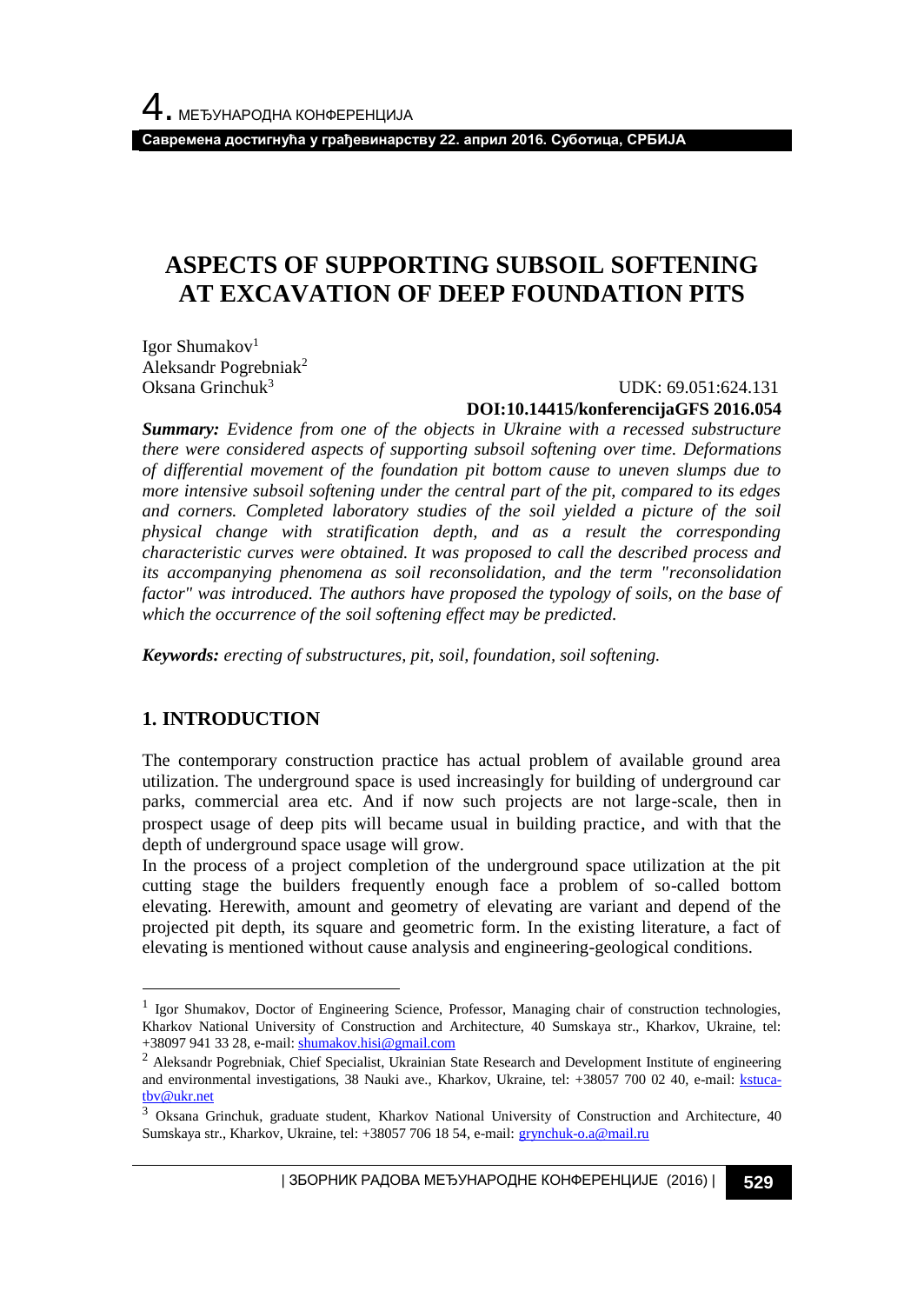## $4<sup>th</sup>$ INTERNATIONAL CONFERENCE

#### **Contemporary achievements in civil engineering 22. April 2016. Subotica, SERBIA**

Basing on the hydraulic structures construction this phenomenon is described by L. Molokov [1, 2]. The most full description of this phenomenon is given in the works of B. Dalmatov [3, 4]. He also proposed the term "soil softening settlement" (which is developing under load don't exceeding natural value, i.e. a load equal to the weight of all the soil excavated during the pit excavation). According to the series of researchers (e.g. B. Dalmatov [3]), during the foundation in the pit less than 5 m deep, the soil softening doesn't happen or it is insignificant. I.e. it starts from the depth of 5 and mode meters. The other researchers mention the starting softening depth of 8 m. In the basic work [5] this phenomenon also is explained in the section devoted to the swelling soils as one of swelling types connected with "splitting water effect" in the "overconsolidated". In the researches of S. Kozlovskiy and A. Koshelev [6] is mentioned that "...during a pit excavation and common pressure release, a soil softening will happen in the pit bottom at the depth from 2 to 5 m". Basing on our researches, this statement is confirmed.

#### **2. SOFTENING CHARACTERISTICS RESEARCH**

In 2014 the authors performed the engineering-geology research for the projected residential area in Kharkov [7]. In this object an one-level car park was projected with deepening of nearly 5,0 m.

Warkshop examinations was performed for all the engineering-geological elements (EGE). Their results have high convergence of the particular values and was characterized by the normative factors mentioned in the Table 1. After obtaining of the research results, the developer changed the technical parameters of the object, in particular, a 3-level car park was projected with deepening of 12 m.

Pit bead level was projected in the sandy clay bottom (EGE6), with lower sands (EGE 7) with thickness more than 1 m, and lower was heavy sandy clays (EGE 8).

At the 2014 spring the pit excavating was started, which provided to don't reach to the projected pit bottom mark by  $1,5\div 2,0$  m. In November 2014 the pit was drawn to the projected mark, and non-correspondence of the pit bottom soils to the examinations materials was realized. Instead of expected sandy clay (EGE 6) and sands beneath them (EGE 7), in the pit central part and at the projected mark a brown sandy clay (EGE 8) was spotted, and the sands (EGE 7) was presented enough at the near-wall pit parts. This demanded additional examinations.

At December 2014 additional examinations have been made at the pit bottom to study the new bottom soils [2]. 3 pores were drilled with depth of 5 m from the pit bottom, samples of non-ruined structure was taken, a complex of laboratory researches was performed. Furthermore, the soils physical characteristics were compared.

As Table 1 shows, during the period from November till December the consistency (flowability factor) in the soils natural stage didn't changed, and softening want on. The dry soil specific weight from 15,28 lowered down to  $14,62$  kN/m<sup>3</sup>. At this time, no strong rains happened, no snow, no frost. Herewith, the following can be concluded. The sandy clays of hard consistency, which will remain hard in water-saturated stage, transformed into semi-hard, and during water saturation became tightly-ductile (November) and further soft-ductile (December).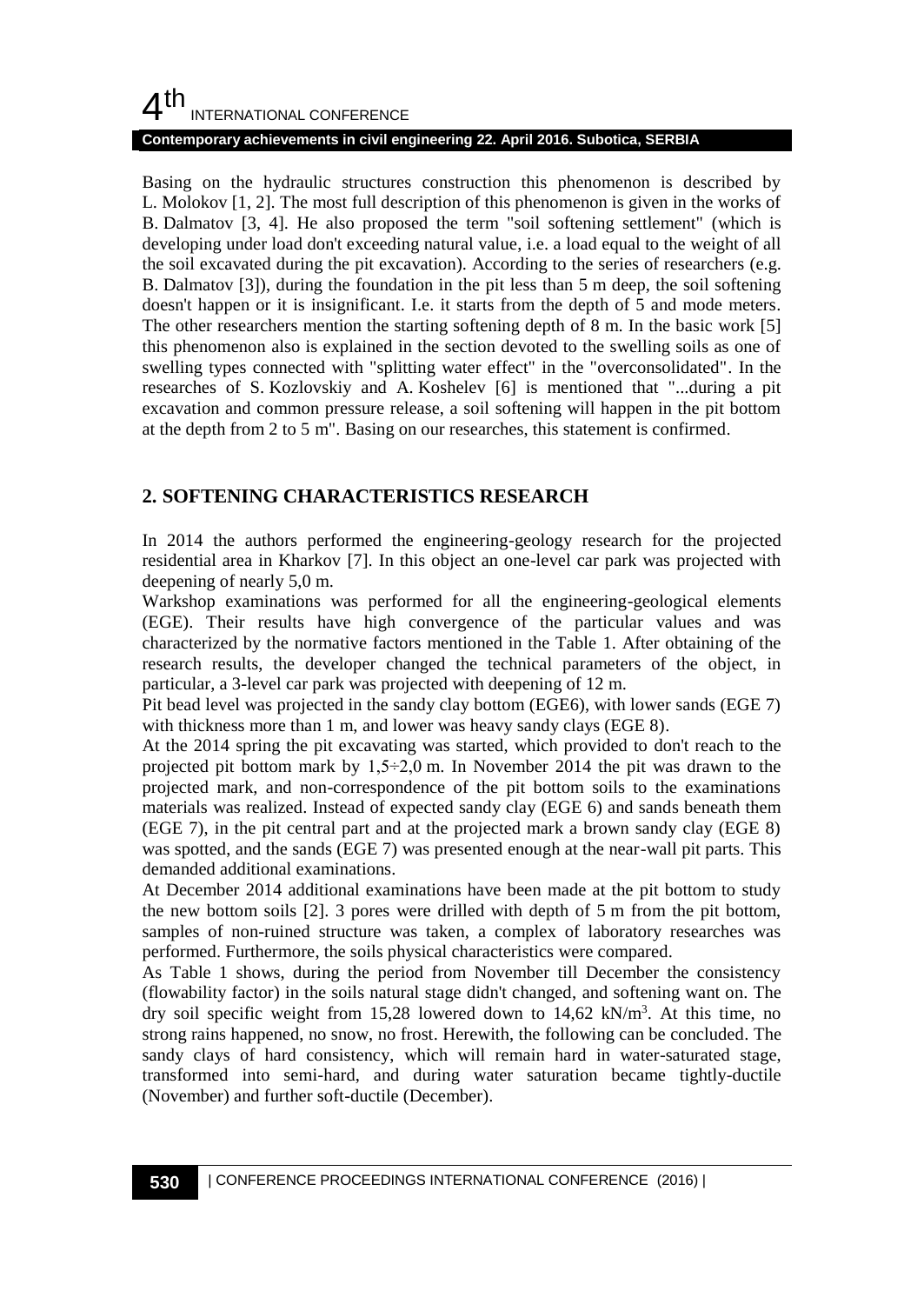#### **Савремена достигнућа у грађевинарству 22. април 2016. Суботица, СРБИЈА**

| ropping                                         |                    |                                                          |                                               |                  |                   |
|-------------------------------------------------|--------------------|----------------------------------------------------------|-----------------------------------------------|------------------|-------------------|
| Factors control stages                          | Flowability factor | Water-bearing<br>grounds flowabilit<br>grounds<br>factor | weight,<br>Soil specific<br>kN/m <sup>3</sup> | specific<br>iios | Sponginess factor |
| Examinations, 2013                              | $-0,18$            | $-0,10$                                                  | 19,91                                         | 16,58            | 0,61              |
| Testing from pit,                               | 0,19               | 0,28                                                     | 19,04                                         | 15,28            | 0,76              |
| November 2014                                   |                    |                                                          |                                               |                  |                   |
| Measurement change factor relating examinations |                    |                                                          | 0,95                                          | 0,92             | 1,24              |
| 2013                                            |                    |                                                          |                                               |                  |                   |
| Pit examinations,                               | 0,19               | 0,57                                                     | 17,95                                         | 14,62            | 0,83              |
| December 2014                                   |                    |                                                          |                                               |                  |                   |
| Change factor relating examinations 2013        |                    |                                                          | 1,11                                          | 1,13             | 1,36              |
| Change factor relating examinations 2014        |                    |                                                          | 0,94                                          | 0,95             | 1,09              |

*Table 1. Soils physical characteristics change EGE 8 at the different stages of testing*

Moreover, the soils physical factors change with depth was examined. The data is mentioned in the graphs form at the Figures 1-3. Straight line is normative factor value during the 2013 examinations. Polylines are the values by three pores  $(1, 2, 3 -$  number of pores).



*Figure 1. Specific soil weight change with depth*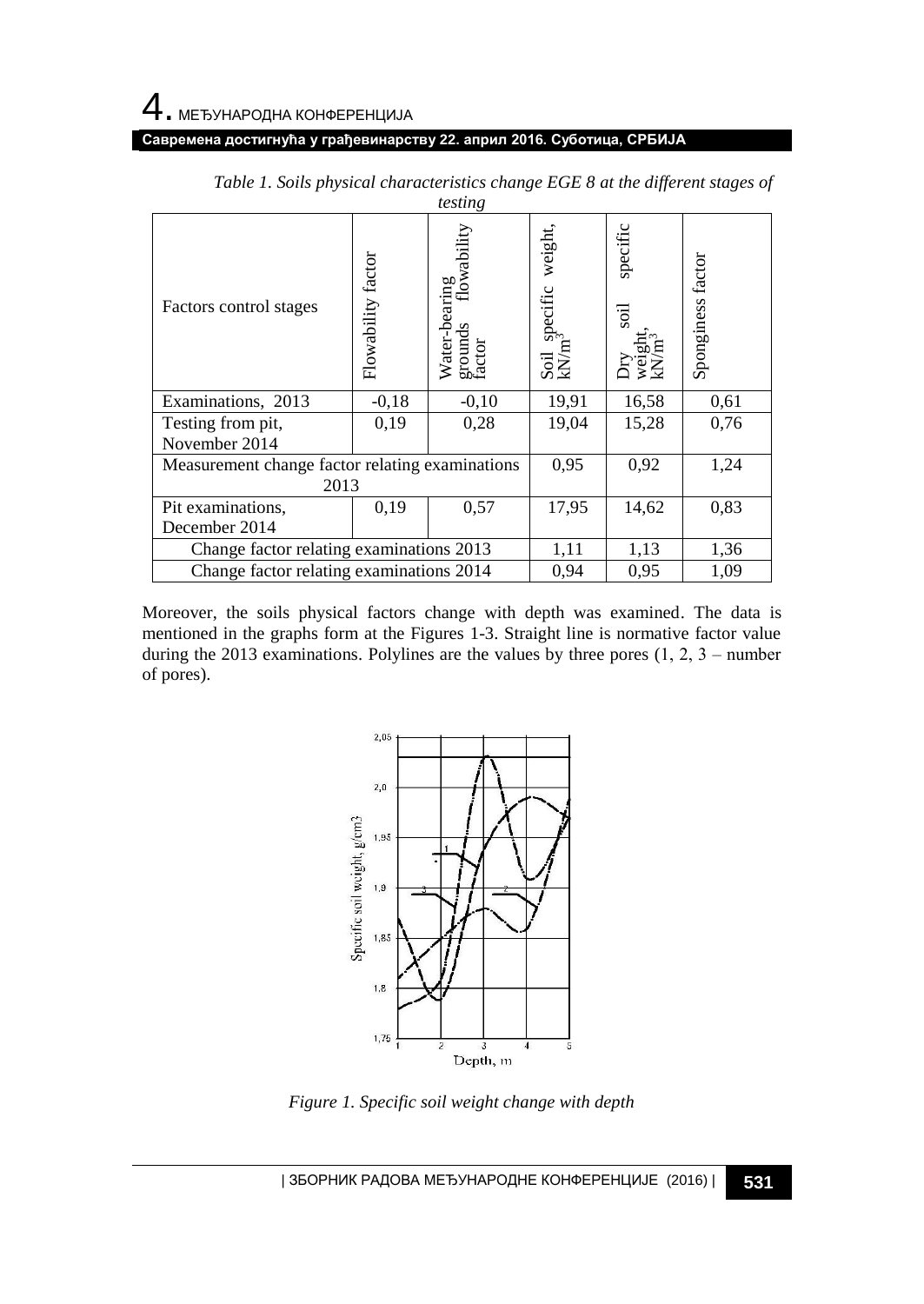$4<sup>th</sup>$ INTERNATIONAL CONFERENCE

**Contemporary achievements in civil engineering 22. April 2016. Subotica, SERBIA**



*Figure 2. Specific dry soil weight change with depth*



*Figure 3. Soil sponginess factor change with depth*

In the result of softening and connected with this soil volume growth at the near-wall part of the pit, the bead lifted at the height of 0.5 m, and at the height of 1.5 m at the central part.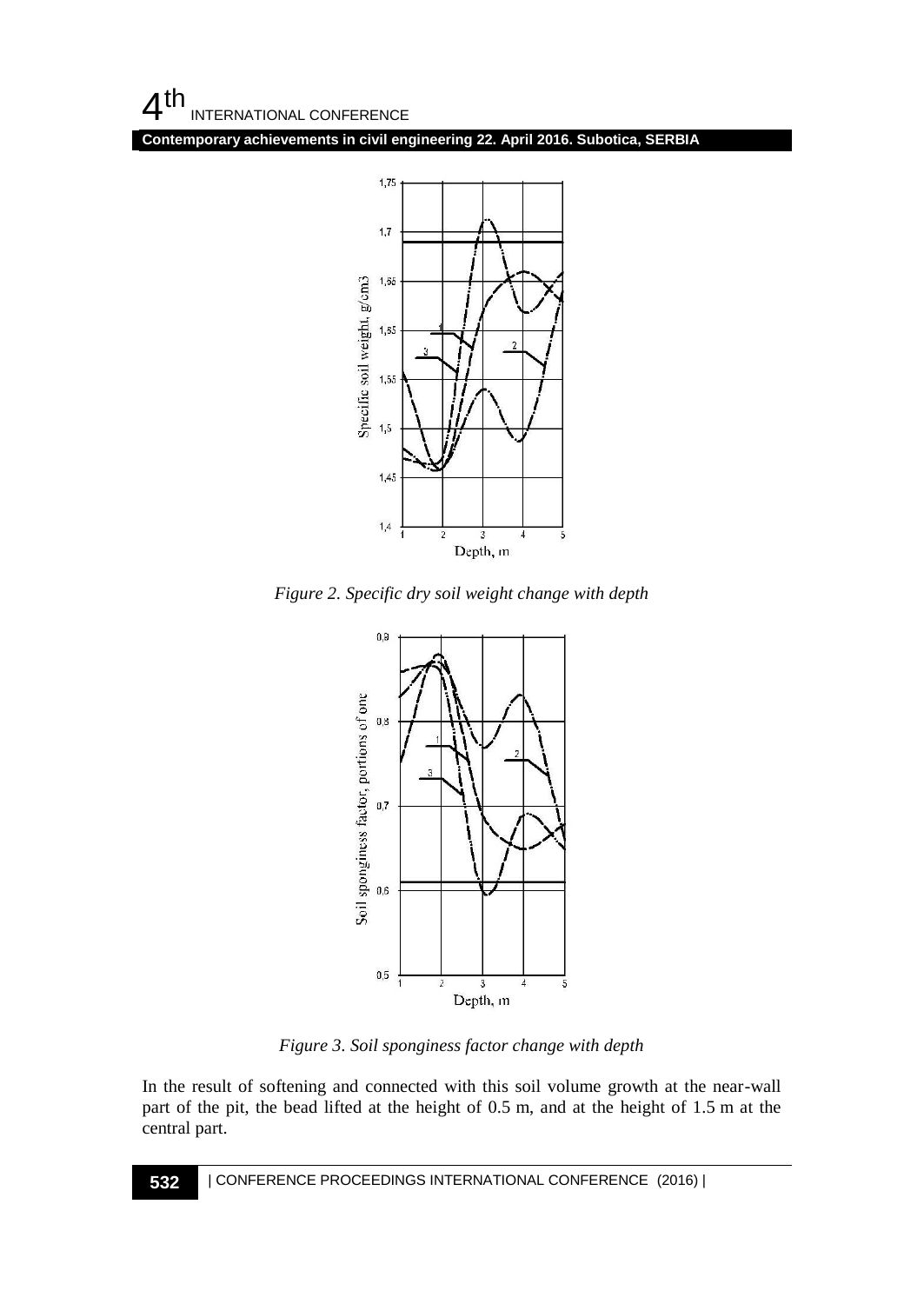# 4. МЕЂУНАРОДНА КОНФЕРЕНЦИЈА

#### **Савремена достигнућа у грађевинарству 22. април 2016. Суботица, СРБИЈА**

The obtained relationships analysis permits to talk about pronounced tendency: maximum soil softening happened down to 2 m from the pit surface, and further at the depth of 5 m the approach of the examined factors to the normative values is observed. Herewith, we mention immediately that changed thickness is about 5 m, and deeper grounds properties remained similar to the normative characteristics of the 2013 examinations.

As the mentioned data shows, the geotechnical conditions of the site were changed significantly. The physical-mechanical properties change of soils was happened in the direction of their degradation and, as a result, additional resources were needed for building at this site. This demanded a scientific-technical estimate. Swelling? No: those soils were examined for swelling properties. Is this a known process of the pit bottom lifting due to the hydrostatic pressure release? No. Underground waters at this site are occurs deeper than 26 m from the surface and virtually have no pressure. The authors reached a conclusion that this soil softening occurred due to the common pressure release. "Water propping factor" is likely the mechanism of this phenomena is definitely true. The softening thickness layer is no more than 5 m during pits excavating of 10- 15 m depth.

We can fit it to the group of swelling only provisionally, due to the lack of another established approach. The difference is significant. During the swelling processes, a water gets into the soil structure, which leads tits volume growth. During the softening all happens vice versa. In the first hand the porosity grows, then the soil will be ready to receive additional moisture. Moisture capacity is the secondary process.

In its natural occurrence, overconsolidated sandy clays are water tight and cannot receive the water in their structure. The problem begins solely after release of the above laying soils natural weight — common pressure. Only after that the specific soils began to represent their special properties.

The authors propose to call the described process and its following "soils *reconsolidation*". According to the authors opinion, it is more correctly to use a term *reconsolidation factor*  $(K_{rec})$  instead of the term "reconsolidation settlement" by D. Dalmatov. The cause is that during the reconsolidation process the "softening settlement" is not equal to the "consolidation settlement" taking into account of the time factor. Lifetime of any structure is incommensurable with the geological time during which an initial dynamic balance formed (consolidation happened), and in means that if the soils will be loaded evenly with equal starting technogenic load, then after the normative time of the structure existence the soils will not reach initial density.

The reconsolidation process begins under the dynamic balance disequilibrium of the system "pore pressure – common pressure". At the same time the reconsolidation factor depends on the soil physical factors (*A*), the released common pressure value (*Рcom*) and the softening time (*t*), which is confirmed by the data quoted in the Table 1.

$$
K_{rec} = f(A, P_{com}, t) \tag{1}
$$

Taing into account that every specific case during the pit excavating in the specific place and for known depth *(A) and*  $(P_{com}) = const$ , we obtain that the reconsolidation factor is a time function  $f(t)$ . Thereby, from the reconsolidation beginning moment (the system's dynamic balance violation) it will last either till the moment of acquisition by the system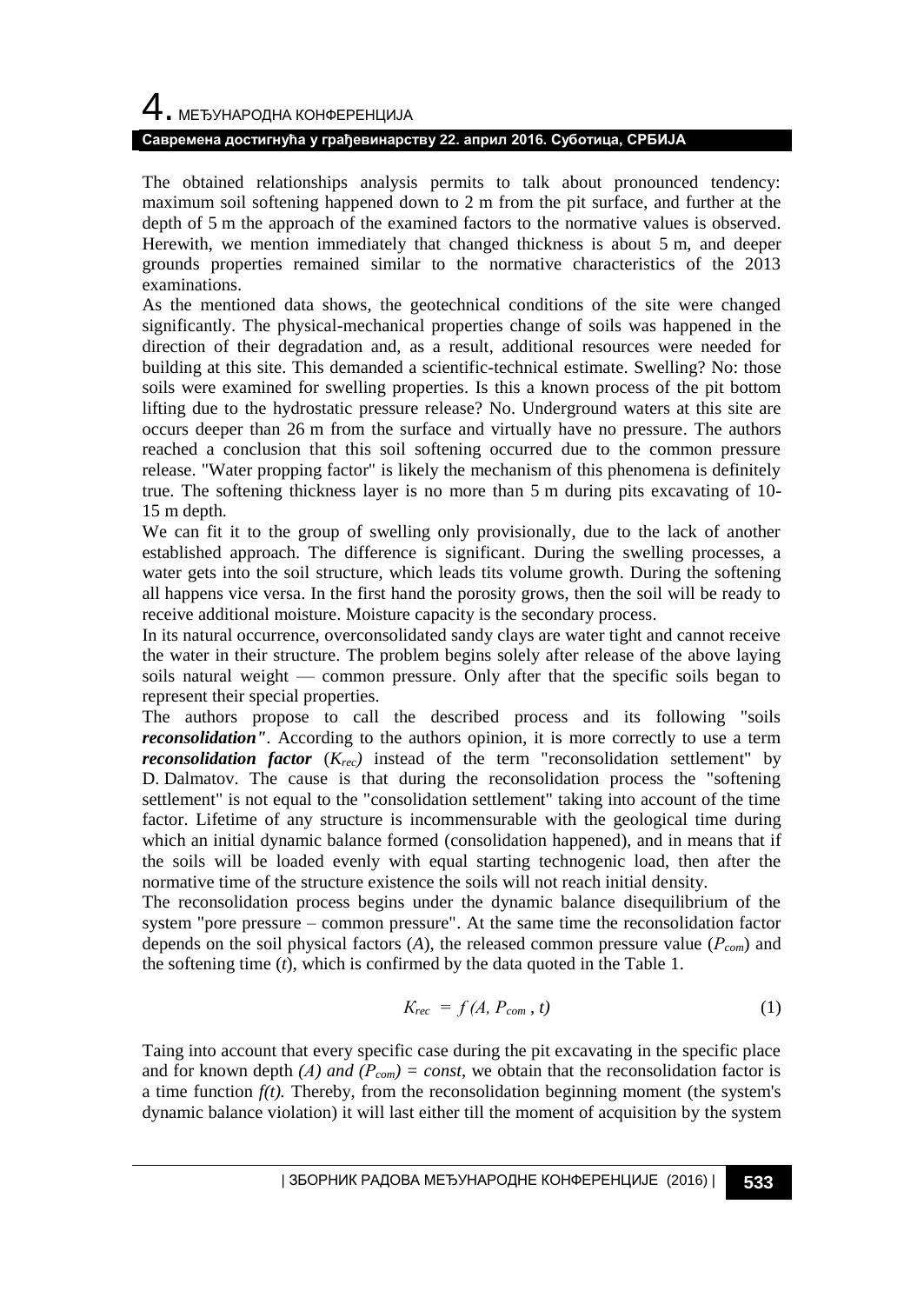## $4<sup>th</sup>$ INTERNATIONAL CONFERENCE

#### **Contemporary achievements in civil engineering 22. April 2016. Subotica, SERBIA**

of the new balance factors, or till the reconsolidation balancing by the building structures weight (with the back filling weight).

But herewith the deformation properties will differ (significantly in certain cases) from the starting depending of the *reconsolidation stage.* Also the strength properties will differ. By the existing data, the specific adhesion will change significantly, and the internal friction angle will not change.

So, if during the deep pit excavating the technology norms and the normative documents on the order and terms of the pit development are observed, then rarely before the beginning of the foundation bed concrete casting, the negative phenomena will have no time to occur. But it isn't mean that they will not emerge during the building construction and use. From the other side, it is possible that no lifting will occur.

Having the equal pit depth, Пin one case the lifting occurs, and in the other it will be not significant, and in the third it will be missing. I.e., the pit bottom lifting is an outside sign of the reconsolidation of the foundation base soils or the soils in the foundation active zone.

The authors propose the following soils typification that support or not support softening.

1. The sites where the reconsolidation consequences can not to be taken into account during the deep pits projecting:

- rock and semi-rock formations;

- sand and big-fragmented soils;

stabilized soils.

2. The sites where the bead soils reconsolidation will or can occur during projecting and excavating of deep pits:

cohesive soils (without cementing ties) at the pit bottom or in the softening zone.

During the engineering-geological examinations, for the project development considering a deep pit, the examining organization task may include also determination of the potential danger of soils reconsolidation in the foundation footprint.

## **3. CONCLUSIONS**

During the pit excavating, as a result of the soil removal (common pressure release), a bottom soils softening occurs. Moreover, under the pressure of the soil placed along the pit perimeter, the deformations are developed, which leads to the pit bottom uneven lifting, and further to the uneven soil settlement due to the higher soil softening under the pit center rather than along perimeter. The maximum stresses occurs at the near-bottom walls part and, especially, pit corners.

The bottom soils softening cause is the common pressure release, which violate dynamic balance of the soil massive, the balance between the soil pore pressure and the overlying soil pressure. The sedimentation processes during the geological time formed a complicated, dynamically equal system, in what the soils lost certain quantity of the inner pore moisture, depending of weight of overlying soils (common pressure), developed maximum possible dense structure with known soil particles dimension. If it hasn't gave the soil skeleton cementation, which has cementation ties force stronger than the pore pressure – we obtain potentially dangerous soils with their softening possibility.